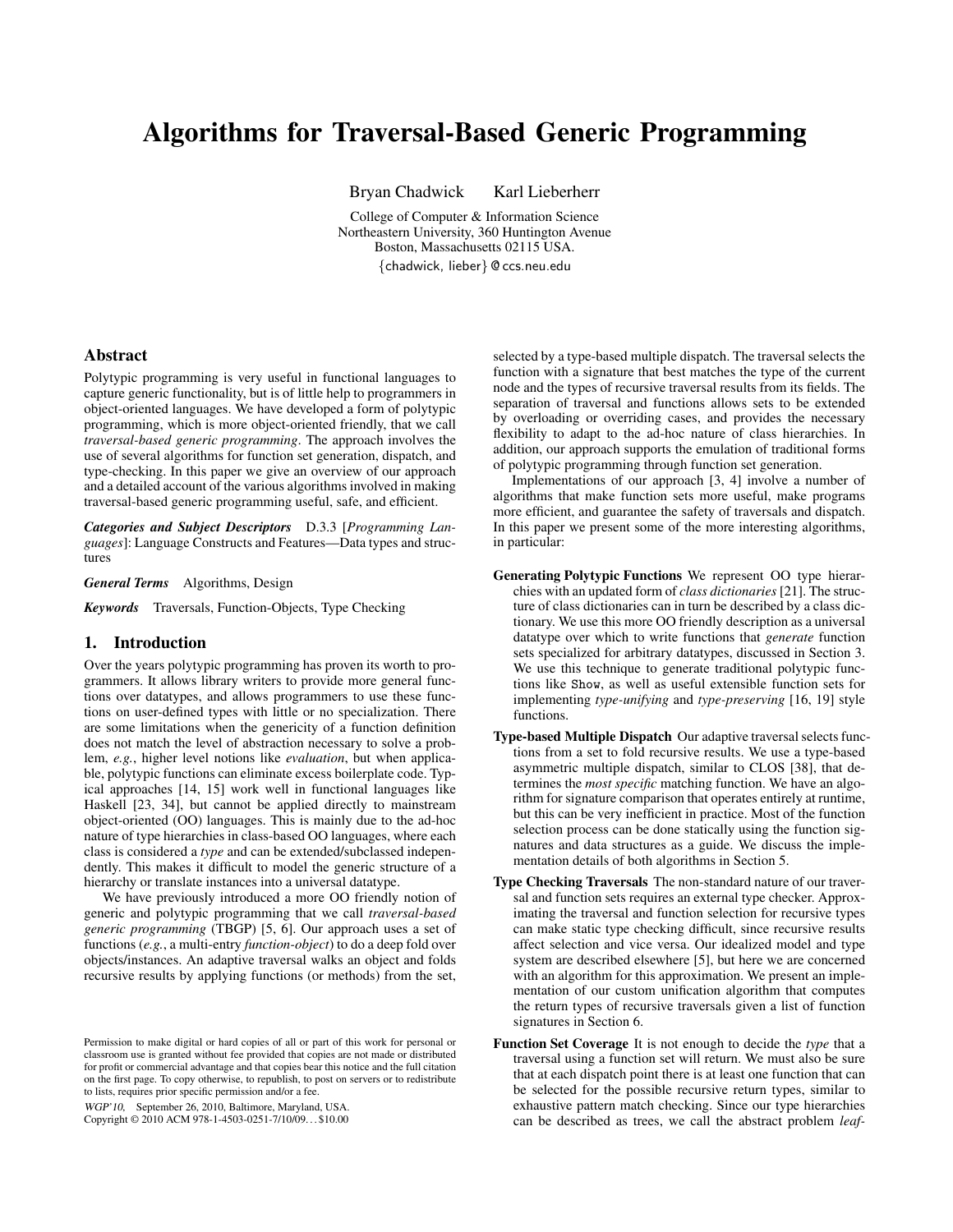*covering*, which is *coNP-complete*. We demonstrate two different algorithms that compute a missing signature with running times that depend on the size of different parameters in Section 7. Bounding one of these parameters makes the corresponding solution tractable.

Our contributions are both practical and theoretical. On the practical side, we provide thorough descriptions of our algorithms and executable solutions written in Haskell. We describe the generation of polytypic functions that users of our TBGP implementations unknowingly rely on. Our dispatch and type checking algorithms are novel applications of older techniques: automata-based matching [10, 13] and unification [36]. On the theoretical side, we introduce a new coNP-complete problem that is related to exhaustive pattern checking. We give two *fixed parameter tractable* solutions, with running times that depend on different parameters. We use a more efficient solution to the decision version of the problem with a greedy search technique corresponding to self-reducibility, rather than the general reduction of search to decision for NP-complete problems [33].

We begin with a background (Section 2) on our approach to traversal-based generic programming using our C# implementation for examples. After discussing the related algorithms in context, we discuss the generation of polytypic functions in Section 3. We present a more formal notation and Haskell definitions in Section 4. We then present the details of each algorithm/solution (Sections 5, 6, and 7); and give implementations in Haskell. We discuss related work in Section 8, and conclude in Section 9.

# 2. Background

What is traversal-based generic programming (TBGP)? The basic view is that it is a separation of structural recursion and functionality. There are several other techniques for doing this (*e.g.*, generalized folds [24, 37], Scrap Your Boilerplate (SYB) [16, 17], and traversal combinators [19, 39]), but we build on ideas from adaptive programming [22, 31]. Our approach is completely functional (*i.e.*, side-effect free $<sup>1</sup>$ ) and is conceptually similar to Lämmel's ideas of</sup> *updatable fold algebras* [20]. Our Java and C# implementations (collectively called DemeterF) include a class generator, data structures, and generic traversal libraries. This section is meant to be a quick overview of TBGP, but before going into a more thorough description and showing some function examples, we discuss data structure descriptions.

#### 2.1 Data Structures: Class Dictionaries

In order to describe object-oriented data structures to be traversed, we use a convenient, modernized *class dictionary* (CD) syntax [21]. We view classes as being either *abstract*, having sub-classes and possibly common fields, or *concrete*, having fields, but no subclasses. Our CD definitions look similar to EBNF (including concrete syntax) with abstract and concrete classes differing only by the existence of subclasses. An example CD that represents simple expression structures is shown in Figure 1.

A class is defined by an identifier, *e.g.*, Exp, followed by an equal sign and a body, terminated by a period ("."). The body of a definition consists of a possibly empty, bar-separated ("|") sequence of subclass names, followed by a possibly empty sequence of field and syntax definitions. A field definition has a name enclosed in angle brackets ("< >") followed by its type, and concrete syntax is enclosed in double quotes. If the subclass list is nonempty then the definition is abstract. Subclass lists are placed in parentheses to distinguish them from shared fields. If the definition

```
Exp = (Int | Var | Def | Bin).Int = <sub>v</sub> int.</sub>
Var = <id> ident.
var stak racho:<br>Def = <id> ident "=" <e> Exp ";" <b> Exp.
Bin = (Plus | Pow) <l> Exp < r> Exp.Plus = " +".
Pow = " ^".
```


has no subclasses, then it is concrete. Parametric polymorphism (*i.e.*, generics) is supported, but is beyond the scope of this paper.

In Figure 1, we define an abstract class Exp with four immediate subclasses (Int, Var, *etc*.). Int is a concrete class with a single field named v, of type int. Var and Def, also concrete classes, represent variable uses and definitions, respectively. They make use of a DemeterF library class ident to represent identifiers. Bin is defined as the abstract superclass of Plus and Pow, which have common fields l and r of type Exp. Plus and Pow are defined only as concrete (prefix) syntax, inheriting common fields from Bin. Using DemeterF's class generator we can create the C# classes that this CD represents, and begin to write functions over them.

#### 2.2 Function-Classes and Traversals

DemeterF includes a Traversal class that implements a generic walk over a data structure. The class is parametrized by a functionobject that is responsible for folding together recursive traversal results. A function-object is an instance of a function-class (*i.e.*, a subclass of the DemeterF class FC) that contains specially named methods. In our Java and C# implementations we chose the name combine, to give an intuition of its intended use. As a first example, Figure 2 shows a function-class, ToString, that contains 6 combine methods: one for the library class ident, and one for each concrete subclass of Exp. The implicitly recursive functionclass computes a string representation for an Exp, using prefix notation for binary expressions.

```
class ToString : FC {
  string combine (ident id) { return ""+id; }
  string combine (Int i, int v) { return ""+v; }
  string combine (Var v, string id) { return id; }
  string combine (Def d, string id, string e, string b)
  { return id + " = " + e + " ; " + b; }string combine (Plus p, string 1, string r)
  { return "+ "+1+" "+r; }
  string combine(Pow p, string 1, string r)<br>{ return "^ "+1+" "+r; }
  string toStr (Exp e)
  { return new Traversal (this).traverse(e); }
}
```


The final method, named toStr, accepts an Exp instance, and creates a new Traversal passing a function-object, this, an instance of ToString. The Traversal instance essentially ties the recursive knot by interpreting the combine methods of the given ToString as fold functions over the structure. We can use our function-object by creating a new instance and calling toStr:

string s = new ToString ().toStr(an\_exp);

When the traverse method is called (inside toStr), the Traversal proceeds with a depth-first walk of the given instance, in this case an Exp. <sup>2</sup> Once the walk of an object's fields are com-

<sup>&</sup>lt;sup>1</sup>This is not strictly enforced, but we do generate data structures with readonly (or final) fields.

 $2$  This version of the Traversal class uses C# reflection to both inspect the function-object for combine methods and traverse structures.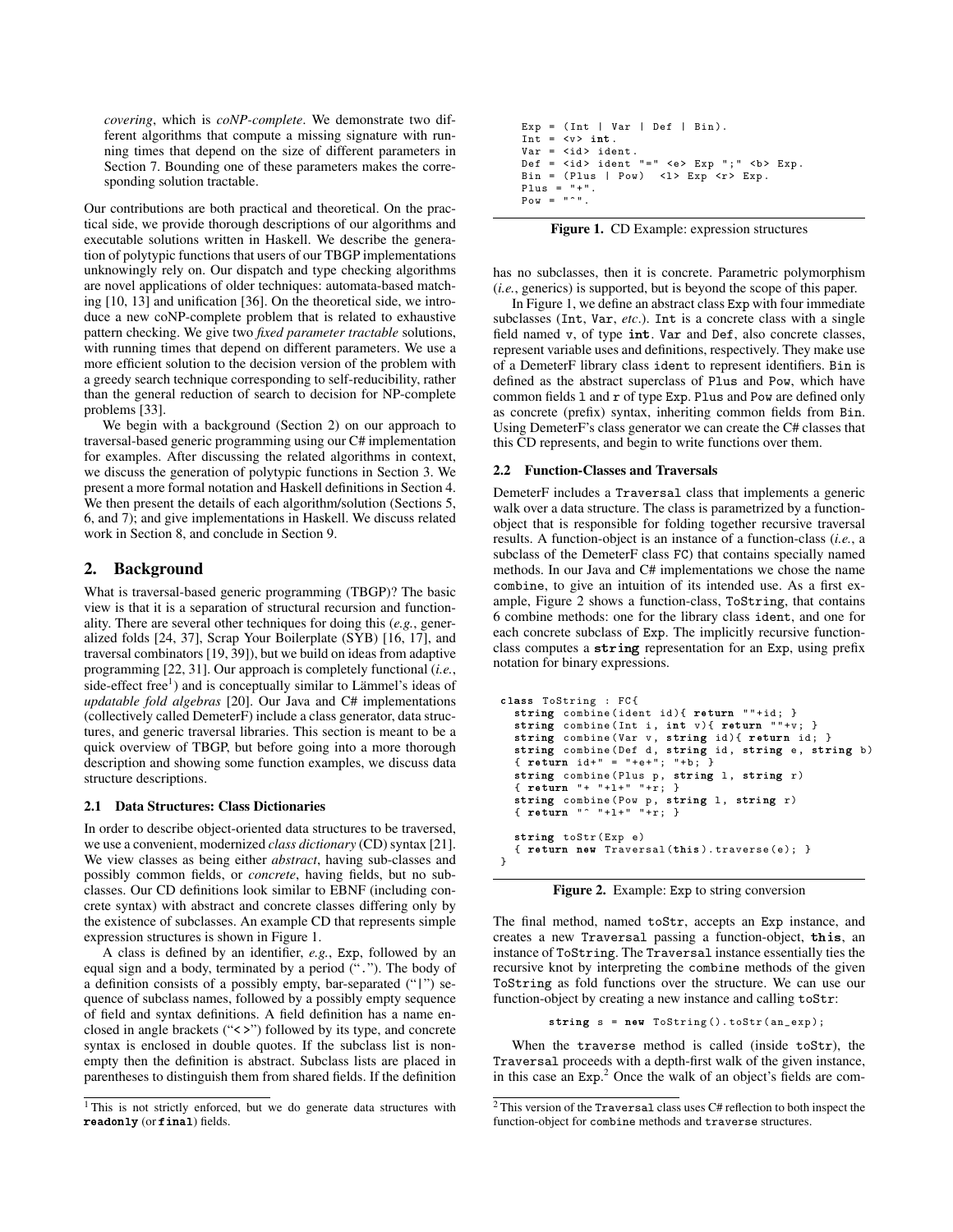plete, the traversal selects the combine method from the functionobject with the *most specific* argument types. To determine the most specific matching combine method, the traversal uses the type of the current object as its first argument, and the types of the field results as the rest of the arguments to combine, in left-to-right order. For primitive/value types like int the combine method is optional. By default the original value is returned, as illustrated in the combine for Int, where the second argument is of type int (*i.e.*, not string).

Taking all arguments into account, our selection is termed *multiple dispatch*. In the case of ToString, when traversal reaches an ident, the first method matches and can be applied.<sup>3</sup> For a Var, the recursive traversal of the id field (*i.e.*, the first method) produces a string, so the second method, (Var, string), matches and is applied. Other cases follow similarly. If there is no method applicable for the types (current object and recursive results) then the traversal throws an Exception.

#### 2.3 Function Extension

At first glance this may seem like an encoding of generalized folds in C#, but it is actually much more flexible. Because sets of functions are represented as classes, we can override or overload combine methods using inheritance. Our DemeterF library contains several useful generic function-classes, which can be specialized to implement more interesting functions. In particular, we provide two classes, named TU and TP, that can be extended to implement *type-unifying* and *type-preserving* functions [16, 19] respectively.

For example, we may want to write a function to count all the int values in a given Exp. We can extend the parametrized class TU by overriding the default combine (with zero arguments) and a fold method, adding a special combine case for the type int. Our class CountInts is shown in Figure 3.

```
class CountInts : TU <int >{
  override int combine (){ return 0; }
  override int fold (int a, int b) { return a+b; }
  int combine (int i) { return 1; }
}
```
Figure 3. Example: Counting the ints with TU

When an int is reached our special combine method is called. When there are no fields (*i.e.*, at the leaves of the structure) the default combine() is called. Otherwise, TU uses the fold method to merge recursive field results (all integers in this case) to a return result, also of type int.

Similarly, we can overload cases of TP (sometimes referred to by OO programmers as *copy*) to implement transformations or functional updates. The class Simpler in Figure 4 implements part of a simplifying transformation for Exps.

```
class Simpler : TP {
   Exp combine (Plus p, Int 1, Int r)<br>{ return new Int(1.v+r.v); }
  Exp combine (Def d, ident id, Exp e, Int b)
  { return b; }
}
```

| Figure 4. Example: Exp simplification with TP |  |  |  |
|-----------------------------------------------|--|--|--|
|                                               |  |  |  |

Simpler extends TP with combine cases for Plus and Def that match specific types of recursive results. The first method matches a Plus with Int results for its 1 and r fields, performing the addition and constructing a new Int to return. The second case matches a Def with a body that is an Int. Since the Def is no longer needed, we return the inner Int. When our methods are not applicable, TP's combine methods rebuild the structure automatically. The key is that the functions are applied recursively over an Exp, and only the *most specific* method will be called. Since TP is more general, our additional methods are called if/when they are applicable.

Of course, the extension of function-classes is not limited to library defined classes. For example, if we change our structures by adding a new subclass of Bin named Times:

```
Bin = (Times | Plus | Pow) ...11...Times = "*" .
```
Then we can also extend our function-classes, *e.g.*, ToString:

```
class ToStrTimes : ToString {
 string combine (Times y, string 1, string r)
 { return " * "+1" "+r; }
}
```
We can use instances of ToStrTimes instead of ToString for structures that contain Times objects and the function selection of the traversal adapts our function-objects to the data structure.

#### 2.4 Algorithms

After reading the previous sections there are likely questions that remain. In particular, we foresee the following possibilities:

- The function-class ToString in Figure 2 looks like it follows directly from the CD in Figure 1. What would specific implementations of TU, TP, or Traversal look like for a given CD? Could all of these be automatically generated?
- How is dispatch implemented; how is the *most specific* method found? What does this mean when function-classes involve overriding and overloading?
- The separate traversal and function-objects are very flexible, but with complex type hierarchies how can we be sure that a traversal will not throw an exception? Given a structure and a function-class, how can this be verified?

In the rest of this paper we provide answers to each of the above questions, in order, by describing the algorithms used in our various TBGP implementations. In the next section we discuss the generation of function-classes and efficient traversals from CDs, including Show, TU, and TP. In Section 4 we introduce notation, datatypes, headers, and functions necessary to describe our more detailed algorithms and their implementations in Haskell. We then give implementations of dynamic and static versions of our multiple dispatch in Section 5. Our algorithm for function-class type checking is presented in Section 6, and an important aspect of function-class checking, method coverage, is discussed in Section 7.

# 3. Generating Polytypic Functions

One of the benefits of TBGP is the various levels of abstraction at which programmers can write functions. We usually write specific functions for specific datatypes, but there are several useful function-classes that only depend on the data definitions in a given CD. In DemeterF, instead we write functions over the *structure* of CDs that generate function-classes to be used with a traversal. Though our implementation is complicated by parametrized types, we essentially traverse the abstract syntax tree of the CD to produce specialized combine methods. In this section we give more abstract specifications of our generation (*i.e.*, *compilation*) of generic function-classes and traversals from CD definitions by way of *rewrite* rules.

<sup>3</sup> The library class ident has no visible fields.

<sup>4</sup> See Sections 3.2 and 3.3 for TU and TP implementation details.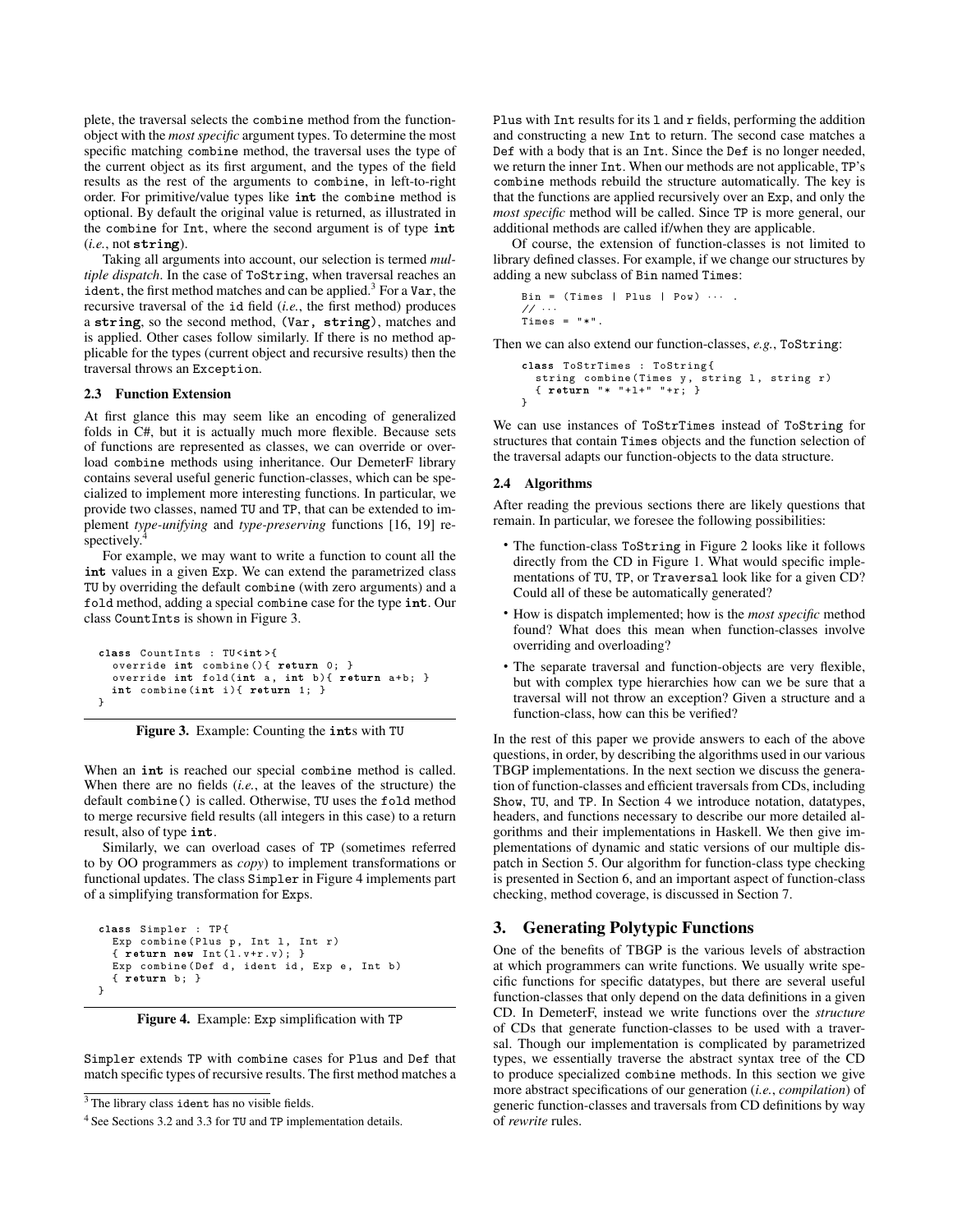At runtime our structures are only made up of concrete classes, so generated function-classes depend only on the structure of concrete classes. Before generating function-classes, our implementation transforms more complex CDs into a simpler representation by pushing common fields from abstract classes down into concrete subtypes. For the purpose of generating function-classes it is enough to view a CD as a list of concrete class definitions of the form:

$$
C = \langle f_1 \rangle T_1 \cdots \langle f_n \rangle T_n
$$

Where each type,  $T_i$ , can be either abstract or concrete. The field names,  $f_i$ , are actually not important, but we use them to keep the names of method parameters consistent. When necessary we will view abstract class definitions simply as a list of bar separated subtypes:

$$
A = T_1 \mid \cdots \mid T_n
$$

Which will be needed for traversal generation, discussed in Section 3.4.

# 3.1 Show

Printing in various forms is traditionally a polytypic function, though it usually needs more than just the structure of types to produce meaningful string representations (*e.g.*, the names of value constructors). We define the generation of the function-class Show (abstractly) as a function from concrete definitions to combine methods, using a template to describe the format of our resulting function-class. The template for Show is rather simple:

class Show : FC { // Convert primitives string combine (int p ){ return ""+ p; } /\* ... \*/ // Generate the rest with GenShow ∀C ∈ CD . GENSHOW(C) }

The template provides a class definition and combine methods for primitives that convert each into a string. The rest of the body for Show is generated by GENSHOW, using a simple rewrite rule mapped to each concrete definition from the CD:

$$
GENSHOW(C = \langle f_1 \rangle T_1 \cdots \langle f_n \rangle T_n) \rightsquigarrow
$$
  
string *combine* (C h, string  $f_1, \cdots$ , string  $f_n$ )  
{ return "C("+ $f_1$ +, "+…+", "+ $f_n$ +")"; }}

For each concrete definition with  $n$  fields we create a combine method with  $n + 1$  arguments. The first is of type C, the defined type, and the rest are of type string. During the traversal of an object using an instance of Show, the field traversals will recursively convert the fields into strings before calling the matching combine. Within each method, the return string is constructed by concatenating the separating the recursive field results with commas, wrapping them in parentheses, and prefixing the string with the class name, C.

# 3.2 Type Unifying Functions

Show is a special case of a more general function that is commonly associated with *folds*: type-unifying functions, or queries [16]. We can use this kind of function to sum a certain (deep) property over an object, or collect specific objects into a list. In order to generate the equivalent function-class, TU, we provide a class that is parametrized by the eventual return type, X. Our template for TU follows:

```
class TU<X> : FC{
   // Methods to override
   abstract X fold (X a, X b);
   abstract X combine ();
   // Primitives call default
   X combine (int p ){ return combine (); }
   /* ... */
   // Generate the body with GenTU
   \forall C \in CD. GENTU(C)}
```
We define the abstract methods for producing the default result (combine()) and folding together two recursive results. Primitive combine methods can be overridden, but initially return the default result. Our generation rule for concrete definitions is a generalization of the rule for Show:

$$
GENTU(C = \langle f_1 \rangle T_1 \cdots \langle f_n \rangle T_n) \rightsquigarrow
$$
  
x combine(C h, x f<sub>1</sub>, ..., x f<sub>n</sub>)  
{ return fold(f<sub>1</sub>, fold(f<sub>2</sub>, ...)); }

Each generated combine method accepts  $n + 1$  parameters: again the first of type  $C$ , but the rest are of our type parameter X. If necessary, the return result is computed by nested calls to fold. Figure 5 shows the resulting TU class, specialized for our Exp CD. The generated version of TU is a direct replacement for the

```
class TU<X> : FC{
    /* ... */
    X combine ( Def _h , X id , X e , X b)
{ return fold (id , fold (e ,b )); }
    X combine (Plus _h, X 1, X r)
    \{ return fold(1,r); \}/* ... */
}
```
Figure 5. TU generated for Exps

generic/reflective version used in Figure 3. The generated functionclass gives us much better performance, especially when we inline traversals and dispatch [6].

## 3.3 Type Preserving Functions

Our last function-class generation example is probably the most useful. We use it often to do recursive functional updates and transformations over different types. Since combine methods are optional for primitive types we leave them out of our template, shown below.

```
class TP : FC {
    // Generate the body with GenTP
    \forall C \in CD \cdot \text{GENTP}(C)}
```
Our generation rule creates a combine method that simply reconstructs a new C instance from the recursive traversal results.

$$
GENTP(C = \langle f_1 \rangle T_1 \cdots \langle f_n \rangle T_n) \rightsquigarrow
$$
  
\n*C* combine(C h, T<sub>1</sub> f<sub>1</sub>, ..., T<sub>n</sub> f<sub>n</sub>)  
\n{ return new  $C(f_1, ..., f_n)$ ; }

Because the transformation is type preserving, each field result type is the same as its defined type,  $T_i$ . The resulting generated TP class for our Exp CD is shown in Figure 6.

# 3.4 Traversal Generation

Our function-classes can be considered *nearsighted*, since they do not look past the types of the recursive traversal results. They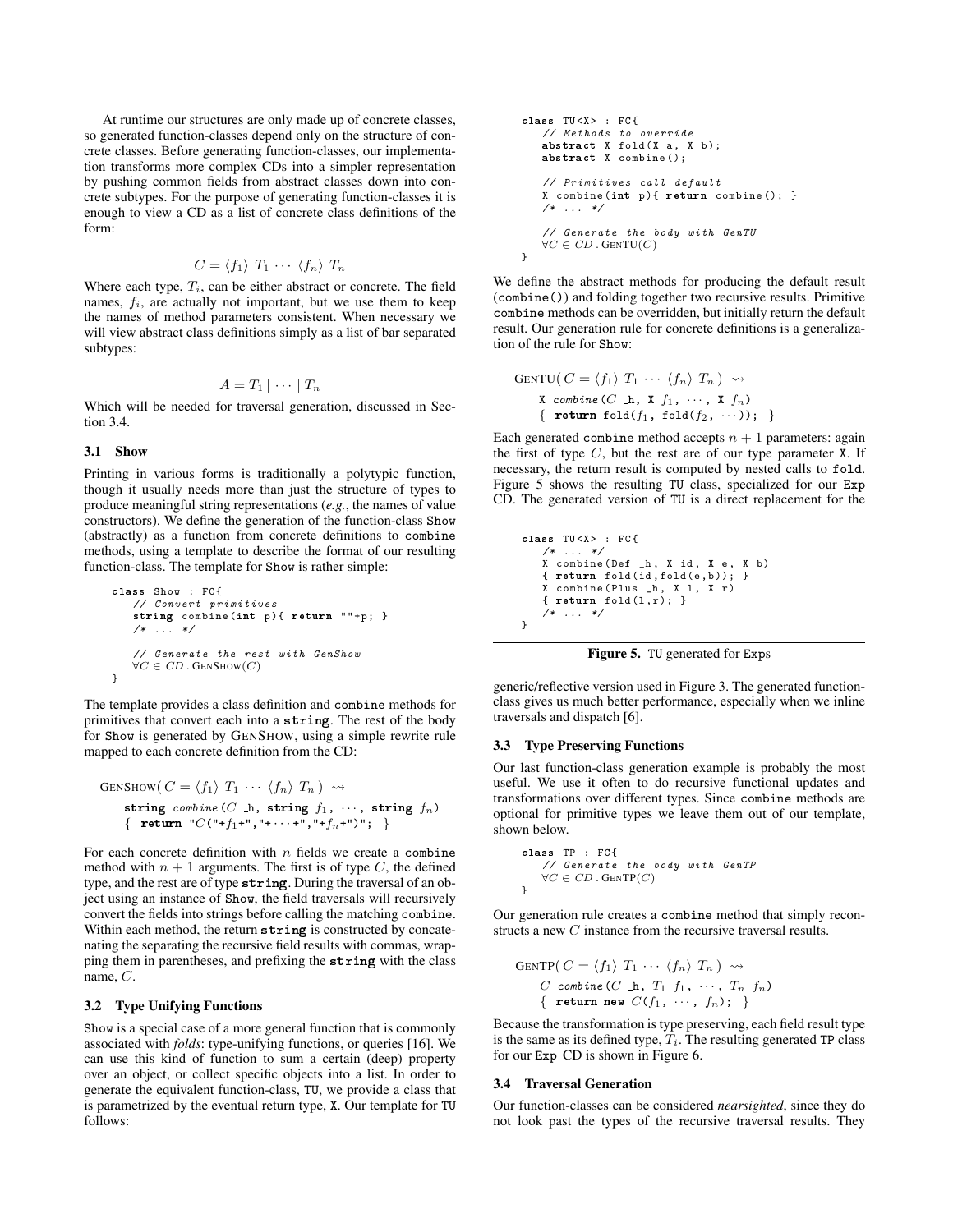```
class TP : FC {
  /* ... */
  Def combine (Def _h, ident id, Exp e, Exp b)
  \{ return new Def(id, e, b); \}Plus combine (Plus _h, Exp 1, Exp r)
  { return new Plus(1, r); }\ldots */
}
```
Figure 6. TP generated for Exps

do, however, rely on a generic traversal to adapt their combine methods to different structures. When we have a specific CD, the generic/reflective Traversal used in Section 2 can be replaced with a generated version that performs *much* better.

Our template for traversal generation is shown below.

```
class Traversal {
   FC fobj ;
   Traversal (FC f) {fobj = f; }// Generate traversal methods
   \forall A \in CD. GENTRAV(A)\forall C \in CD. GENTRAV(C)}
```
The generated Traversal class accepts a function-object, which will be used to fold together recursive results as before. Though only concrete classes exist at runtime, the body of the traversal uses the CD's abstract definitions to decide between subclasses. Our traversal generation rule, GENTRAV, is shown below. First for abstract, then concrete definitions.

$$
GENTRAN(A = T_1 | \cdots | T_n) \rightsquigarrow
$$
  
\n*R* traverse *RR* (A h){  
\nif (h is T<sub>1</sub>) return traverse *RR*((T<sub>1</sub>) h);  
\n...  
\nif (h is T<sub>n</sub>) return traverse *RR*((T<sub>n</sub>) h);  
\nthrow new Exception("Unknown A Subtype");  
\n}

For abstract classes we create a simple chain of if statements that selects the appropriate recursive traverse method for the given instance.<sup>5</sup> In order for the Traversal to work with different function-classes/objects, we parametrize each traversal method with the return type,  $R$ . For abstract types the parameter is carried through to recursive calls.

The generation rule for concrete definitions is bit more complex:

$$
GENTRAN(C = \langle f_1 \rangle T_1 \cdots \langle f_n \rangle T_n) \rightsquigarrow
$$
  
\n*R* traverse *R* & (C\_h)  
\n
$$
Object \ f_1 = traverse object (h.f_1);
$$
  
\n
$$
Object \ f_n = traverse object (h.f_n);
$$
  
\nreturn apply (fobj, new object[] {h, f\_1, ..., f\_n});

For each of the class' fields we recursively call traverse and store the result in a local variable. Since our traversal can be used with any function-object, we assume nothing about the return types, using object. Once all the instance's fields have been traversed we apply our function-object, fobj to an array of the results, including the original object as its first element. The elided apply method determines the types of the arguments and dynamically dispatches to fobj's most specific combine method.

# 3.5 Discussion

The generation of function-classes benefits from the *nearsighted* nature of our traversals. The combine methods can be generated independently, since they need not look past their argument types. On the other hand, Traversal generation is lower level, dealing with instance checks and function-object dispatch. By mixing generated function-classes and specialized traversals we can achieve relatively good performance, but in order to compete with handwritten functions, we need to improve our dispatch algorithms, *i.e.*, the implementation of apply, which is the topic of Section 5.

# 4. Types and Signature Notation

The rest of our algorithms deal with types and method signatures. In this section we define a convenient notation for the descriptions to follow. As we approach the implementation of various algorithms we will also define the Haskell datatypes and function headers that will be needed. We chose Haskell because it allows us to present algorithmic descriptions that are unambiguous, concise, and best of all, executable. All our implementations should be reasonably self explanatory, but we will also walk through the code to be sure they are understandable, even to non-Haskell wizards.<sup>6</sup>

# 4.1 Types

We model types as symbols. Again we use a simple model of CDs that does not include syntax strings or common fields. As before, abstract classes are defined by a list of subtypes/variants:

$$
A = T_1 \mid \cdots \mid T_n
$$

For the checking of traversals, field names in concrete classes are not important, so we model concrete classes as products of types:

$$
C=T_1\times\cdots\times T_n
$$

Our *subtype* relation,  $\leq$ , is built from the relationship given by abstract classes from a CD, which we write ≺ and call *extends*:

$$
A = T_1 \mid \cdots \mid T_n \implies \forall i \in [1..n] \ T_i \prec A
$$

We write its transitive closure  $\lt$ , defined as:

$$
B < D \equiv B \prec D \lor \exists C . C < D \land B < C
$$

Finally,  $\leq$  is defined as the reflexive extension of  $\lt$ :

$$
C \leq B \equiv C = B \lor C < B
$$

When needed we will also use a relation we call *related*, or  $\bowtie$ , which extends the subtype relation in both directions:

$$
C \bowtie C' \equiv C \leq C' \vee C' \leq C
$$

If two types are related, then we will consider them when simulating multiple dispatch.

#### 4.2 Method Signatures

When discussing combine methods we are mostly interested in their argument types. We model each signature as a *vector* (or sequence) of symbols. We will use vector (over-arrow) notation for variables that represent signatures, but also refer to them as subscripted elements when convenient:

$$
\vec{s}=(s_1,\ldots,s_n)
$$

Function-classes/objects are represented as sets of signatures; we will use uppercase letters for signature sets:

$$
S = \{ \vec{s}_1, \ldots, \vec{s}_n \}
$$

<sup>5</sup> Like Java, C# will statically resolve the overloaded traverse calls because of casting.

<sup>6</sup> The authors are far from being Haskell wizards, so explanations may be (overly) thorough.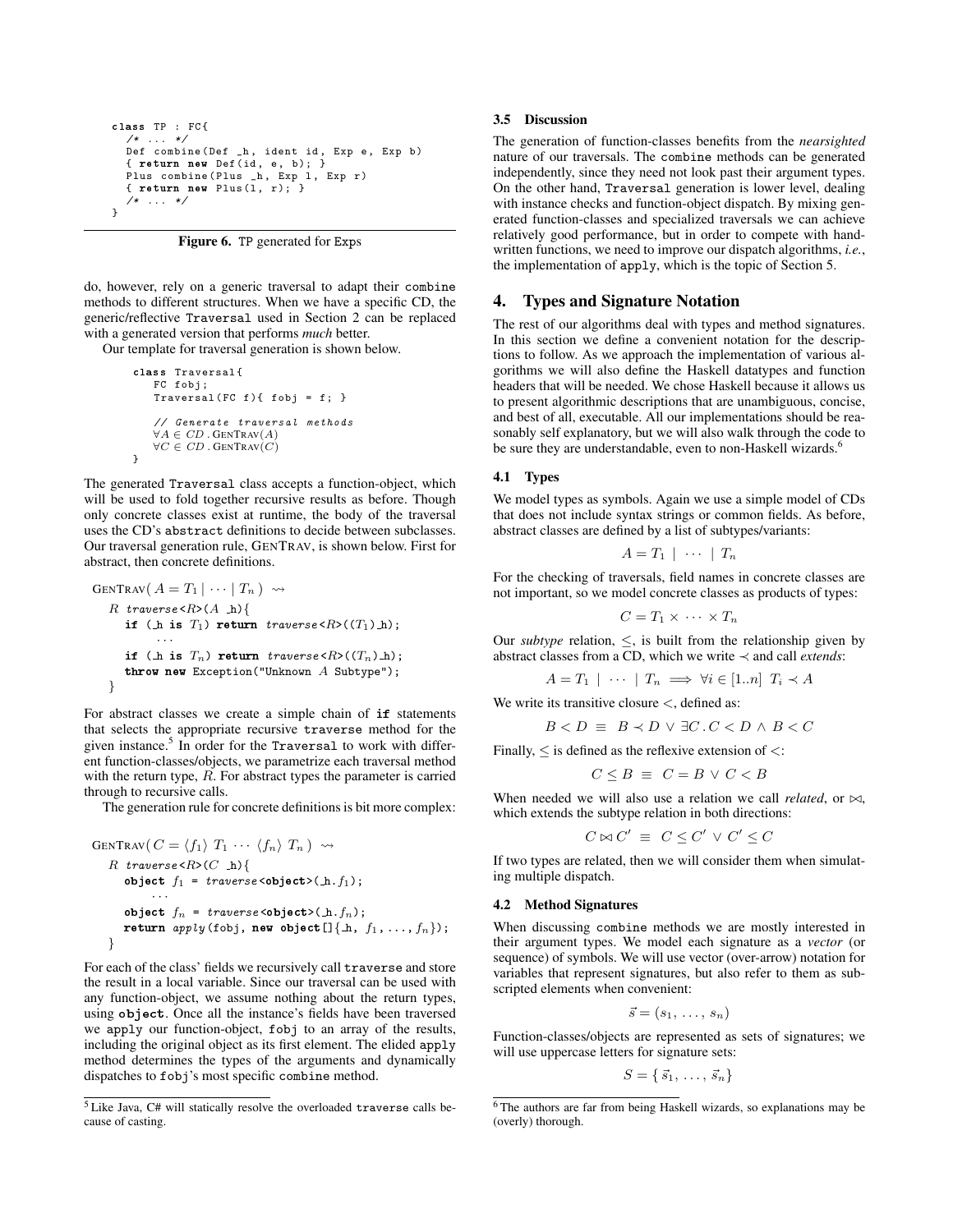Though we will usually use lists, not sets, especially in our Haskell implementations.

We extend our subtype relation,  $\leq$ , to signatures of equal length, say n:

$$
\vec{s} \le \vec{u} \equiv |\vec{s}| = |\vec{u}| = n \land \forall i \in [1..n] \ s_i \le u_i
$$

Similarly for our *related* relation,  $\bowtie$ . We refer to the reflexive subtype relation as *symmetric*, and intuitively call it *applicable*, stating that a method with the second signature is applicable to runtime argument types described by the first signature.

When two signatures are related, we can order them to model dispatch with an *asymmetric* relation on signatures,  $\sqsubseteq$ :

$$
\vec{s} \sqsubseteq \vec{u} \equiv \vec{s} \le \vec{u} \land \exists i \in [1..n] \ . \ (s_i < u_i) \land (\forall k \in [1..i-1] \ . \ s_k = u_k)
$$

This ordering is similar to lexicographic order typically used to sort strings, and is used in our definition of *most specific*.

## 4.3 Haskell Headers

Figure 7 shows our initial type definitions and functions for describing our algorithms in Haskell. We model type names, Typ, as strings, and signatures as lists of Typs. We will use the function update to replace the  $i^{\text{th}}$  Typ in a Sig with the given Typ. Our reflexive, transitive subtype relation is defined as a binary predicate, which is used to define an ordering function, sub\_ord, eventually for sorting lists of Typs.

```
-- Type names
type Typ = String
 -- Method argument signatures
type Sig = [Typ]
-- Replace the i<sup>th</sup> Typ in a Sig<br>update :: Sig -> Int -> Typ -> Sig
-- Reflexive / transitive subtype relation
subtype :: Typ -> Typ -> Bool
sub_ord :: Typ -> Typ -> Ordering
-- Related by subtyping / supertyping
related :: Typ -> Typ -> Bool
rel_sig :: Sig -> Sig -> Bool
```
Figure 7. Setup: Datatypes and Relations

We also define our related predicate on types, to represent  $\bowtie$ , and extend it to signatures with rel\_sig.

Our symmetric and asymmetric signature comparison functions are completely defined in Figure 8. symmet is a mapping of *subtype* over lists of types: zipWith applies our predicate pair-wise to elements from different lists. The function asymmet recursively

```
-- Symmetric order on signatures ( applicable )
symmet :: Sig -> Sig -> Bool
symmet as bs = and (zipWith subtype as bs)
-- Asymmetric order on signatures (more specific)
asymmet :: Sig -> Sig -> Bool
asymmet [] [] = False
asymmet (a:as) (b:bs) | a == b = asymmet as bs
                        | otherwise = subtype a b
```
Figure 8. Setup: Signature comparison

looks for the first non-equal type, which must be a subtype. The two cases of asymmet use patterns to match empty lists, [ ], and non-empty lists, (a:as), where the latter binds a to the head of the list, and as to its tail. We use these two functions in combination to describe our method dispatch in Section 5.

# 4.4 Running Example

In order to demonstrate our signature-based algorithms with a small but meaningful example, we will use the CD definitions shown in Figure 9. The concrete class A has two fields of type B. B is an

> $A = <1> B < r > B$  $B = (C | D).$  $C = .$  $\overline{D}$  = .

| Figure 9. Example CD for Dispatch/Type Checking |  |  |
|-------------------------------------------------|--|--|
|                                                 |  |  |

abstract class with two subtypes, C and D, which have no fields. For this CD we write a simple function-class, shown in Fig-

ure 10. The test method within Test traverses an instance of A.

```
class Test : FC {
   B combine (B b) { return b; }
   C combine (A \ a, C \ 1, B \ r) { return 1; }
   C combine (A a, B 1, C r) { return r; }
   C combine (A \ a, B \ 1, B \ r) { return new C(); }
   C test (A a)
   { return new Traversal (this ). traverse (a ); }
}
```


The first combine method simply returns the B when applied. The other combine methods together return the left-most C in the traversed A, or create a new C if none exists. These three methods will demonstrate our method dispatch, type checking, and method coverage in the following three sections.

# 5. Multiple Dispatch

We now have all the tools to describe the multiple dispatching algorithm used in DemeterF. During traversal, when recursive results have been returned for the fields of an object, the traversal uses the types of the results to determine the most specific method signature to be called. We have devised two different dispatch algorithms: one which assumes nothing about the method signatures to be applied, and a second that calculates a decision tree for a list of method signatures, when given an approximation of the argument/traversal types. These correspond to our *dynamic* and *static* (or mixed) dispatch strategies used for our reflective and static/generated traversal implementations in DemeterF.

# 5.1 Dynamic Dispatch

Given a signature representing the types of runtime arguments and a list of signatures representing a function-class, our dynamic dispatch returns the selected, most specific signature. An implementation of our dynamic algorithm in Haskell is shown in Figure 11. We divide it into two separate functions that search through the

```
select :: Sig -> [ Sig ] -> Sig
select c [] = error " No Applicable Sig "
select c (a:as) = if (symmet c a)then ( best a c as )
else ( select c as )
best :: Sig -> Sig -> [ Sig ] -> Sig
best s c [] = s
best s c (a: as) = if (symmet c a) \&\& (asymmet a s)
                         then ( best a c as )
                         else ( best s c as )
```
Figure 11. Reflective Selection Algorithm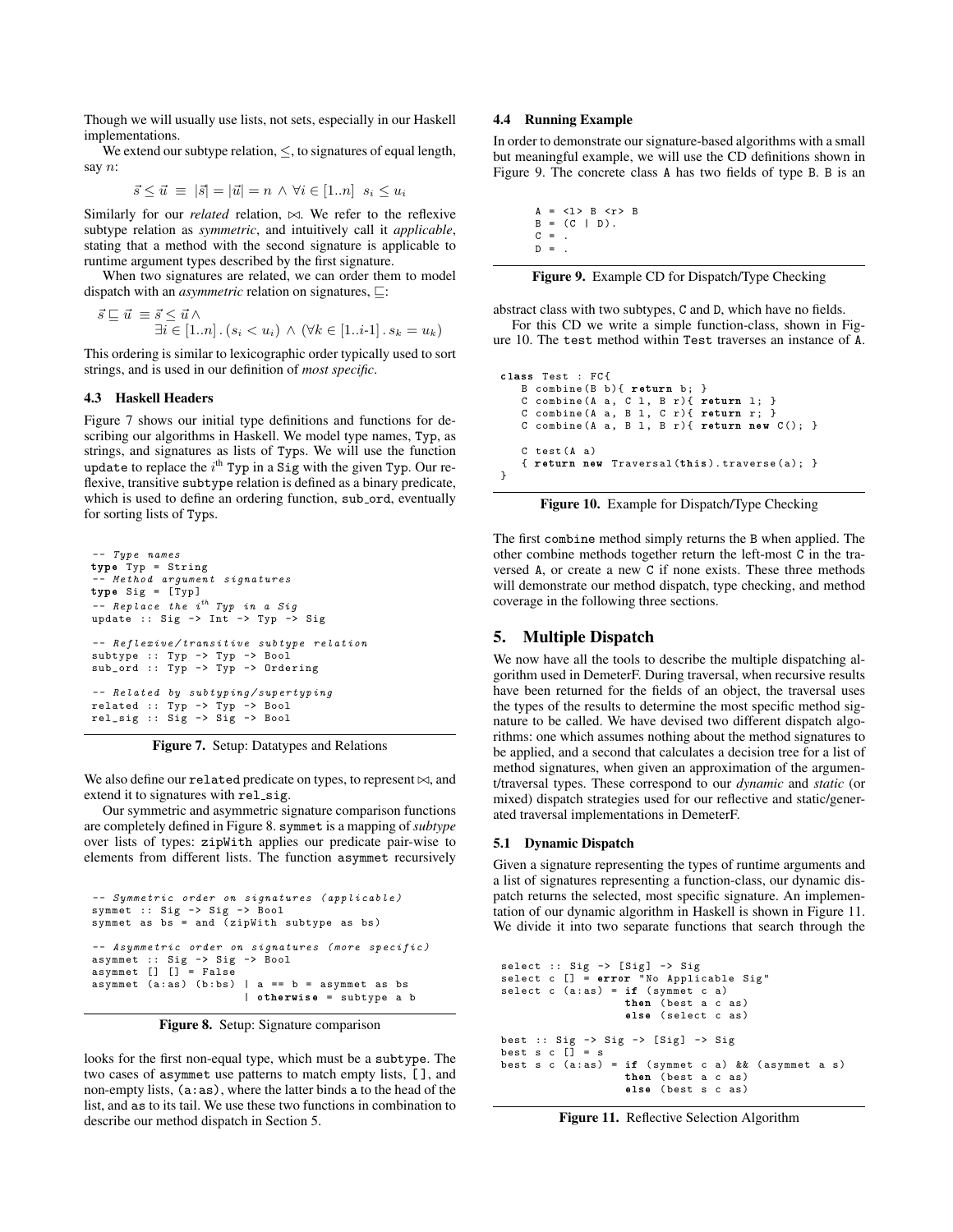list of signatures to find the best one. The function select iterates through the list of signatures until an applicable Sig (using symmet) is found. Again we use patterns to match empty list, [ ], and non-empty list,  $(a:as)$ . If the list of signatures is empty, then there is no applicable function for the given arguments, and an error is raised. Once an applicable method is found, select then passes it off to the function best, which searches for another applicable signature that is *more specific*, using asymmet.

## 5.2 Example and Discussion

Our example function-class Test from Figure 10 consists of four combine methods. If the traversal of the fields of an A returned a D and a C respectively, then the signature passed to select would be  $["A", "\bar{D}"$ , "C"]. For these results, select returns the third combine signature, ["A","B","C"]. If the first field of the A was a C instead, then the second combine, ["A","C","B"], would be selected. Because our method selection is *asymmetric*, traversal results of ["A","C","C"] would also cause the second combine to be selected.

The select algorithm suits our purposes for a dynamic adaptive traversal. However, it is not the most efficient. Our inefficiency comes from the fact that *all* method signatures of the function-class are passed to select, and must be compared to determine which is the most specific. As we saw in our C# examples (*e.g.*, Figure 2), the number of methods applicable at any given concrete type is usually limited. In many of the programs that we have written using DemeterF, our function-classes have less than 5 overloaded methods applicable at each concrete type. If we can figure out which methods might possibly be called *before* the traversal, then we can greatly increase dispatch efficiency.

#### 5.3 Minimal Dispatch (Residue)

By determining which methods might be called at a given point in traversal, we can not only limit our signature search, but we can statically build a decision tree to determine the most specific signature, with a small number of residual "*instance*" checks left for runtime. Figure 12 shows Haskell datatypes and functions that calculate dispatch residue. We do this by constructing a decision tree, Dec, of type tests. An (IF  $i$  t  $d_1$   $d_2$ ) value represents an instance check: if the  $i<sup>th</sup>$  parameter is an instance (or a subtype) of the type  $t$ , then the decision continues with the left decision tree,  $d_1$ , otherwise it continues with  $d_2$ . A (CALL  $\vec{s}$ ) value represents the final selection and dispatch to the given signature.

The top method, residue, accepts a signature, s, that approximates the types to be dispatched during traversal, and the list of method signatures, as. We construct our decision for the parameter number i, which starts at 0. If there are no methods given then we raise an error.<sup>7</sup> If we have tested all arguments, then we can safely (and statically) create a CALL and select the most specific applicable method. Otherwise, we filter the related signatures and collect each of their i<sup>th</sup> parameter Typs. The infix list operator !! returns the  $i<sup>th</sup>$  element of the list, and (!!i) is its partial application. We use nub to remove duplicates and the resulting list is used to build a list of pairs, ps, using a custom function accum, in subtype order. accum accumulates a list of pairs of a Typ and a list of Typ that represents an eventual type test, and the prefix of Typs representing instance checks that will have failed. The resulting pairs are used to build another list of pairs, with Haskell's list comprehension notation.

The name gs stands for signature *groups*: we place signatures into (possibly overlapping) groups by their i<sup>th</sup> argument type. In the outer comprehension we take the pair of the Typ, t, and the

```
data Dec = CALL Sig
          | IF Int Typ Dec Dec
residue :: Sig -> [ Sig ] -> Dec
residue s as = decision 0 s as
decision :: Int -> Sig -> [ Sig ] -> Dec
decision i s [] = error "No Signatures Given"
decision i s as =
  if (i \geq (length s))then (CALL (select s as))
  else
    let ts = nub (map (!!i) (filter (rel_sig s) as))
          ps = accum ( sortBy sub_ord ts ) []
gs = [(t , [ a | a <- as , related (a !! i ) t &&
                     not (any ( subtype (a!!i)) ignr) ])
                     |(t, ignr) \leftarrow ps ]in (buildDec i s gs) where
      accum :: [Typ] -> [Typ] -> [(Typ,[Typ])]<br>accum [] ignr = []
     \texttt{accum}(t : ts) ignr = (t, ignr): \texttt{accum}(t : ignr)buildDec :: Int \rightarrow Sig \rightarrow [(Typ, [Sig])] \rightarrow Dec
buildDec i s [] = error "No Groups"
buildDec i s ((t, as):gs) =
  let d = (decision (i+1) (update s i t) as)in if ( null gs) then d
       else ( IF i t d ( buildDec i s gs ))
```
Figure 12. Residual Selection Algorithm

types that can be ignored, ignr, and place t as the left element of a pair. In the right of each pair we place the list of method signatures that are still related, an whose i<sup>th</sup> arguments are not subtypes of the ignored typs. The intuition is that related types, both subtypes and supertypes, are considered during dispatch: the former for matching more specific types (*e.g.*, Var rather than Exp), the latter for more abstract cases (*e.g.*, Exp when/if no other subtype matches). We will eventually build If decisions, so the ignored types represent the Typ tests that have failed within a chain of instance checks, so redundant tests can be eliminated.

The groups of methods are passed to buildDec, which constructs the nested IFs to decide between the groups based on the type of the i<sup>th</sup> argument. Our list of pairs is deconstructed with a simple pattern match. We compute a decision tree for the next argument  $(i+1)$  using update to make the signature more accurate. Since d will be under the IF, the type t may be more specific than before. We can then determine whether or not an IF is necessary, if this is the last (or only) signature group.

#### 5.4 Example

With our example function-class Test, we can construct a dispatch for the traversal of an A instance. The traversal of a C or D instance is returned unchanged, so the best bound we can place statically on the dispatch arguments is ["A","B","B"]. When residue is called with the list of method signatures it returns the Dec instance shown in Figure 13. If we interpret the decision on an

```
IF 1 "C" (IF 2 "C" (CALL ["A", "C", "B"])
              ( CALL [" A " ," C " ," B "]))
( IF 2 "C" ( CALL [" A " ," B " ," C "])
                              ( CALL [" A " ," B " ," B "]))
```
Figure 13. Residual Selection Algorithm

argument signature of ["A","D","C"], then we select the *else* branch of the outer IF, since  $D \not\leq C$ , and the *then* branch of the inner IF, finally selecting ["A","B","C"], the same as our dynamic select algorithm.

 $7$  This is a very weak check, since the algorithm only chooses from the given methods. Eliminating '*incompleteness*' errors is discussed in Section 7.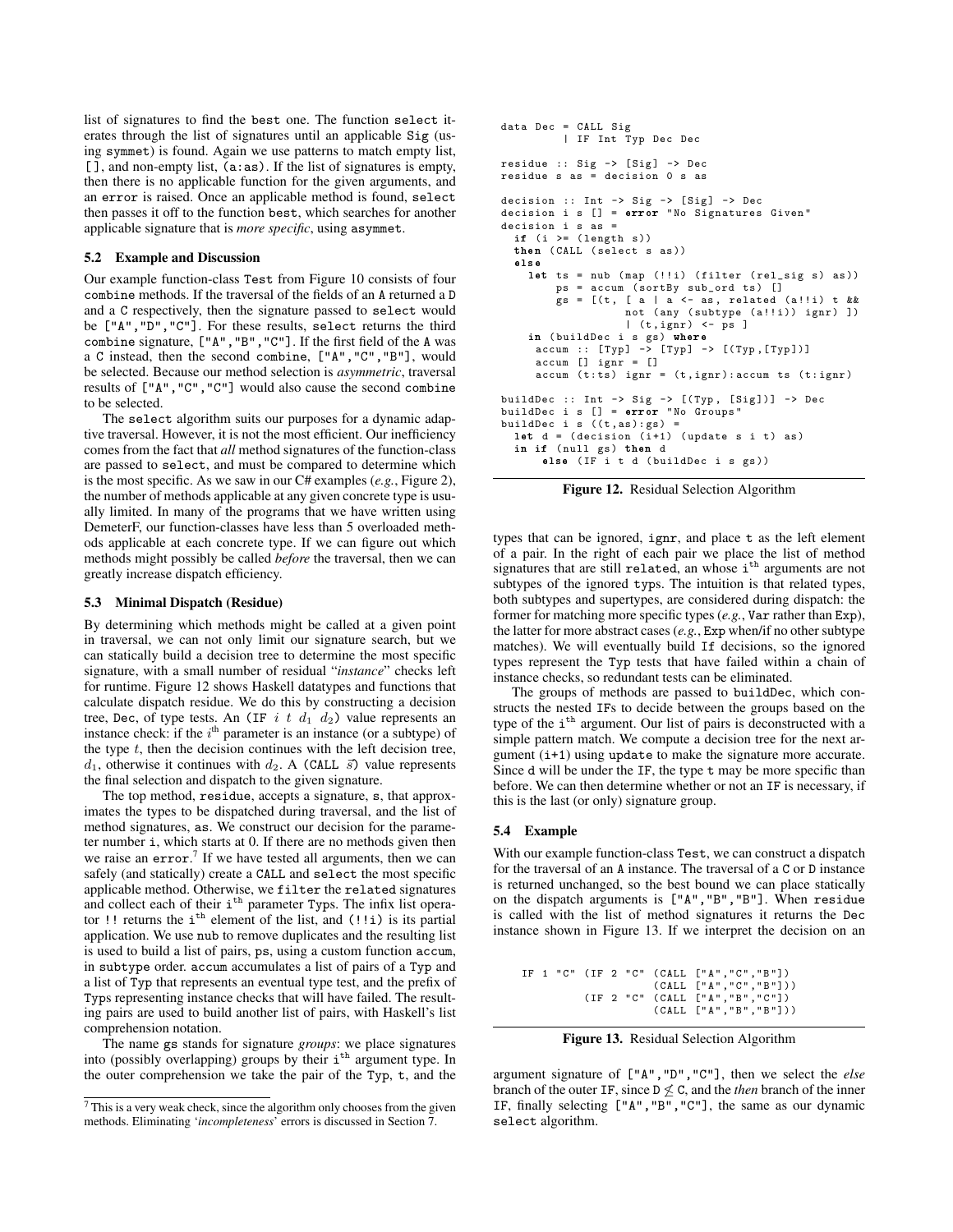## 5.5 Implementation Comparison

Each of our dispatch algorithms does its job well. In DemeterF, we use the reflective dispatch (select) to prototype function-classes or when efficiency is not important. The benefit of select is that it requires no prior knowledge of the method signatures or argument types, so it can be used with any function-class, over any traversal. Once the development of structures and methods has settled, we typically generate traversal code for a particular function-class and data structures, using residue to compute dispatch decisions. These decisions replace apply in the generated traversals for concrete types from Section 3.4.

The decision result from residue is optimal in the sense that we use a minimal amount of decisions to select the appropriate signature. At worst, the path to any CALL decision has a length that is a product of the size of the largest abstract definition and the number of arguments. However, the worst case is almost impossible to recreate, since it requires at least as many methods (*e.g.*, all permutations). Average case runtime is much better, as our example in Figure 13 shows, requiring only 2 tests. In our experience implementing DemeterF, dispatch residue usually contains less than 3 instance tests, which in certain cases can give traversal-based functions better performance than handwritten Java code [6]. But, building a minimal dispatch decision relies on approximating traversal return types accurately, and assuring that a method exists for each of the approximated traversal result; the topics of the next two sections.

# 6. Type Checking

Our traversal-based approach using function-objects is very flexible with respect to the different types that can be traversed and the types that can be returned by a given function-class. In particular, the traversal of different (unrelated) types can return completely different results. In order to generate specialized traversals and replace our dynamic dispatch, select, with a more efficient static decision, we calculate the traversal return types of a function-class over a data structure. Type checking a traversal involves solving recursive equations using a simple form of unification [36], inspired by Milner's original type inference algorithm [27].

Our algorithm accepts representations of a CD, a function-class, a traversal start type, and a list of types currently being checked. It returns a type paired with a substitution. The type represents the return type of a traversal of an instance of the starting type using the given function-class. The substitution maps recursive abstract types to the type that the functions actually handle, giving us an upper bound on the possible return type.

# 6.1 Haskell Setup

The algorithm is best described in Haskell code. Figure 14 shows our datatype and function headers that we will use to model CDs, method types, and substitutions. A CD is represented by a list of abstract and concrete (Abst and Concr) definitions, each with a name and a list of Typs. We will use the function finddef to lookup a type's definition in a CD and common\_super to determine the closest common supertype of two types, sometimes referred to as their *least upper bound* (LUB). A Meth is a pair<sup>8</sup> of a Sig and a return Typ, and function-classes will be modeled as a list of Meth. Our type checking function returns a pair of a special type, RTyp, and a substitution, Subst, which will be created by unifying recursive types with related method signatures. RTyp represents either a type variable, TVar, for recursive uses, or a normal (user) type, UTyp. The function subst applies a substitution by replacing type variables with their binding in the given Subst. The final

```
-- Model Simple Class Dictionaries
type CD = [ Def ]
data Def = Abst Typ [ Typ ]
          | Concr Typ [ Typ ]
finddef :: CD -> Typ -> Def
common_super :: Typ -> Typ -> Typ
-- Methods, Return Types, and Substitutions
type Meth = (Sig, Type)type Subst = [( String , Typ )]
data RTyp = TVar String | UTyp Typ
-- Apply a Substitution to an RTyp
subst :: Subst -> RTyp -> Typ
-- Find Common Super and Merge Substitutions
lub_{\texttt{rets}} :: [(RType, Subst)] \rightarrow (RType, Subst)
```
Figure 14. Setup: Helpers and Datatypes

function lub\_rets combines a list of (RTyp, Subst) pairs, finding the common\_super for the RTyp and any duplicate bindings within the substitutions.

We begin our algorithm by showing the extension of rel\_sig to RTyps, shown in Figure 15. The function accepts a list of RTyp/Subst pairs and determines whether or not the given Sig is related. What is important here is that we assume that a type

```
rel_rsig :: [( RTyp , Subst )] -> Sig -> Bool
rel\_rsig (r:rs) (t:ts) =
   (\text{rel\_rsig}\text{rs ts}) && case (fst r) of
                           ( TVar n) -> True
                           (UType n) -> (related n t)
rel_rsig [] [] = True
rel\_rsig = = False
```
Figure 15. Related Signatures with RTyp

variable is always related to a given type (in the case expression). This allows us to approximate the traversal return types and method selection for recursive type uses by overestimating the related signatures.

Figure 16 shows our unification function for method arguments (of related signatures) and least upper bound function for substitutions. We use unify args to unify type variables (*i.e.*, recursive

```
unify_args :: [(RTyp, Subst)] -> [Typ] -> Subst
unify_args [] [] = []unify_{\texttt{args}} ((r, sub): rs) (t:ts) =
  let nsub = ( foldr lub_subst sub ( unify_args rs ts ))
  in case r of
        (TVar n) \rightarrow lub\_subst (n, t) nsub
        (UType n) -> nsub
lub_subst :: ( String , Typ ) -> Subst -> Subst
lub_subst (n , t) [] = [(n ,t )]
lub_subst (n , t) (( np , tp ): ss ) =
  if (n == np) then (n, (common\_super t tp)): ss
  else (np,tp):(lub_subst (n,t) ss)
```
Figure 16. Unification and Substitutions

uses) with the methods that might be called at runtime. The call to foldr combines recursive substitutions, then we decide whether or not to add a new binding. For TVars we use lub\_subst to merge a new binding that matches the corresponding argument type. The implementation of lub\_subst merges bindings of the same name by finding the common supertype of their result type (lub\_rets is similar).

<sup>8</sup> (a,b) is Haskell syntax for both the type and value constructors for *pair*.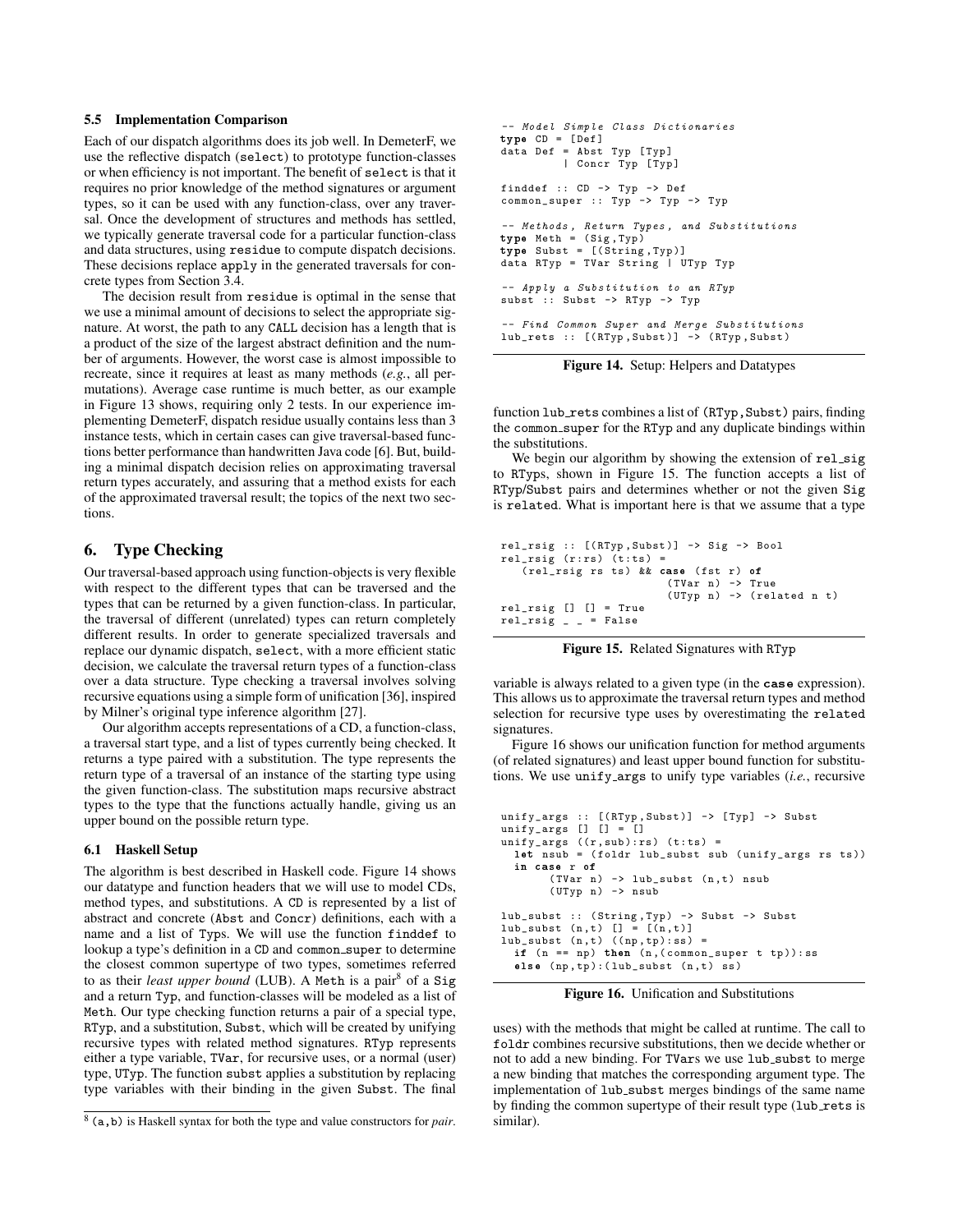Finally, Figure 17 shows our typecheck function that computes the return type of a traversal, given a CD, a list of Meth, a list of recursive abstract Typs, and a start Typ that will be traversed. The function computes a return type for a traversal with the given list of methods and a substitution that represents any constraints on uses of recursive abstract types.

```
typecheck :: CD-> [Meth]-> [Typ]-> Typ-> (RTyp, Subst)
typecheck cd fc rec start =
 if (elem start rec) then (TVar start, [])
 else ( checkdef ( finddef cd start) ) where
   checkdef :: Def -> ( RTyp , Subst )
    checkdef (Abst n sts) =
      lub_rets (map (typecheck cd fc (n:rec)) sts)
    checkdef (Concr n ts) =
      let fldts = (map (typecheck cd for rec) ts)args = (UTyp n, []): fldtsrelms = filter ((rel_rsig argts) . fst) fc
          return p = (UTyp (snd m),unify_args argts (fst m))
      in lub_rets ( map rettyp relms )
```
Figure 17. Type Checking Algorithm

Our algorithm first checks if the start type is an element of the rec list, if so then we return a TVar for the type, which will be unified later. This keeps the algorithm from recurring infinitely. The type checking task is then delegated to a helper function, checkdef, after looking up the type's definition in the CD.

In checkdef we distinguish between abstract and concrete type definitions. For abstract definitions we find the common supertype of type checking each of the subtypes using similar arguments, but placing the current type at the head of the recursive list. If the Def is concrete, we map our typecheck function to determine the return types (and substitutions) for its field types. We then add the current type as a prefix, and filter out unrelated signatures. The function fst, which returns the left of a pair, is composed (.) with the partial application of rel\_rsig. We map a local function rettyp over the methods to create pairs with the method's return type, and the unification of any recursive types with the argument types of selected methods. Our last step is to find the least upper bound of the return types and substitutions from the methods.

# 6.2 Example and Discussion

Our Test function-class example from Figure 10 is rather simple to type check, since the defined classes are not recursive. For a traversal starting at A, we eventually type check C and D to find that the possible method, combine(B) returns a B. The return types trivially unify to B, which is used to create the signature ["A","B","B"] and to find related methods (argts and relms in Figure 17). All signatures of Test with A as their first argument are related and their return types unify (again, trivially) to C.

For the Simpler function-class over Exps (Figure 4), the methods inherited from TP are equivalent to identity, *i.e.*, traversal of an Int returns an Int, Var returns Var, *etc*.. Our overloaded methods for Plus and Def affect the type checking of Simpler in two ways. First, both method signatures place constraints on recursive uses Exp, though the constraining argument type Int is easily unified with the constraints of Exp from other signatures, resulting in a substitution of  $(Exp \rightarrow Exp)^9$ . Second, the return type of bot methods, Int, must each be unified with the method it overloads. This unification means that rather than the traversal of a Plus returning Plus, our best approximation is Exp. <sup>10</sup> For our starting abstract

type Exp, the results of all the subtype traversals unify to a final result of Exp.

For the sake of conciseness we have distilled our algorithm to a minimum, but there are other options when implementing our typing rules, which are described in another paper [5]. In our Java implementation we use side-effects to reduce duplicate calculations. We could have used *monads* in Haskell, but we elected for a simple functional approach. Central to handling recursive types is our capture of the argument types for unification. Within unify args we have chosen to unify to the least upper bound of the argument types. We could also do a bit more work to reduce this restriction on functions and allow the arguments to accept more general types than those returned by recursive traversals. In practice we have not run into any problems where valid traversals fail to type check, so our approximation seems quite reasonable.

# 7. Method Coverage

Our traversal type checking algorithm determines the types that the traversal of a certain structure will return, but we are also interested in whether or not a traversal using a given function-class will ever raise a dispatch error. In order to verify this we must make sure that all possible concrete types, within our type checking approximation, are handled by the function-class. The two problems are certainly related: the traversal result types discovered in type checking provide an upper bound on the method signatures that must be covered in order to ensure completeness and guarantee a safe traversal for all possible data structure instances.

We refer to the abstract problem as *leaf-covering* in reference to viewing type hierarchies as trees with *abstract* nodes and *concrete* leaves. In DemeterF, method coverage is confirmed after type checking, using the related methods for each concrete type, where the traversal dispatches to a combine method. After giving some background we describe the leaf-covering problem, present two different solutions, and analyze their running times.

# 7.1 Trees

In order to abstract the leaf-covering problem we view type hierarchies as *trees* of types where our *extends* relation, ≺, gives the successors of each type. For example, our expression CD from Figure 1 can be drawn as the tree shown in Figure 18.



Figure 18. Exp Type Tree

We will use the type name, say  $T$ , to refer to the tree with  $T$  as its root. The function nodes returns the set (or a list) of the types in a tree:

$$
\mathtt{nodes}(T) \equiv \{T' \mid T' \le T\}
$$

We also define succs, which returns the set of a tree's immediate successors:

$$
\mathtt{succs}(T) \, \equiv \, \{ \, T' \mid T' \prec T \, \}
$$

Finally, we define the function leaves, which returns the leaves of a tree:

$$
\texttt{leaves}(T) \, \equiv \, \{ \, T' \in \texttt{nodes}(T) \mid \texttt{succs}(T') = \emptyset \, \}
$$

Using our Exp hierarchy as an example, nodes(Exp) would return the set of all user-defined types, and other function returns would be as follows:

$$
succs(Exp) = \{ Int, Var, Def, Bin \}
$$
  

$$
leaves(Exp) = \{ Int, Var, Def, Plus, Pow \}
$$

<sup>&</sup>lt;sup>9</sup> In contrast, for our CountInts function-class the resulting substitution is  $(Exp \rightarrow int)$ 

<sup>10</sup> We could possibly do better if we use a notion of *unions*, resulting in a Plus traversal returning the type (Plus ∪ Int).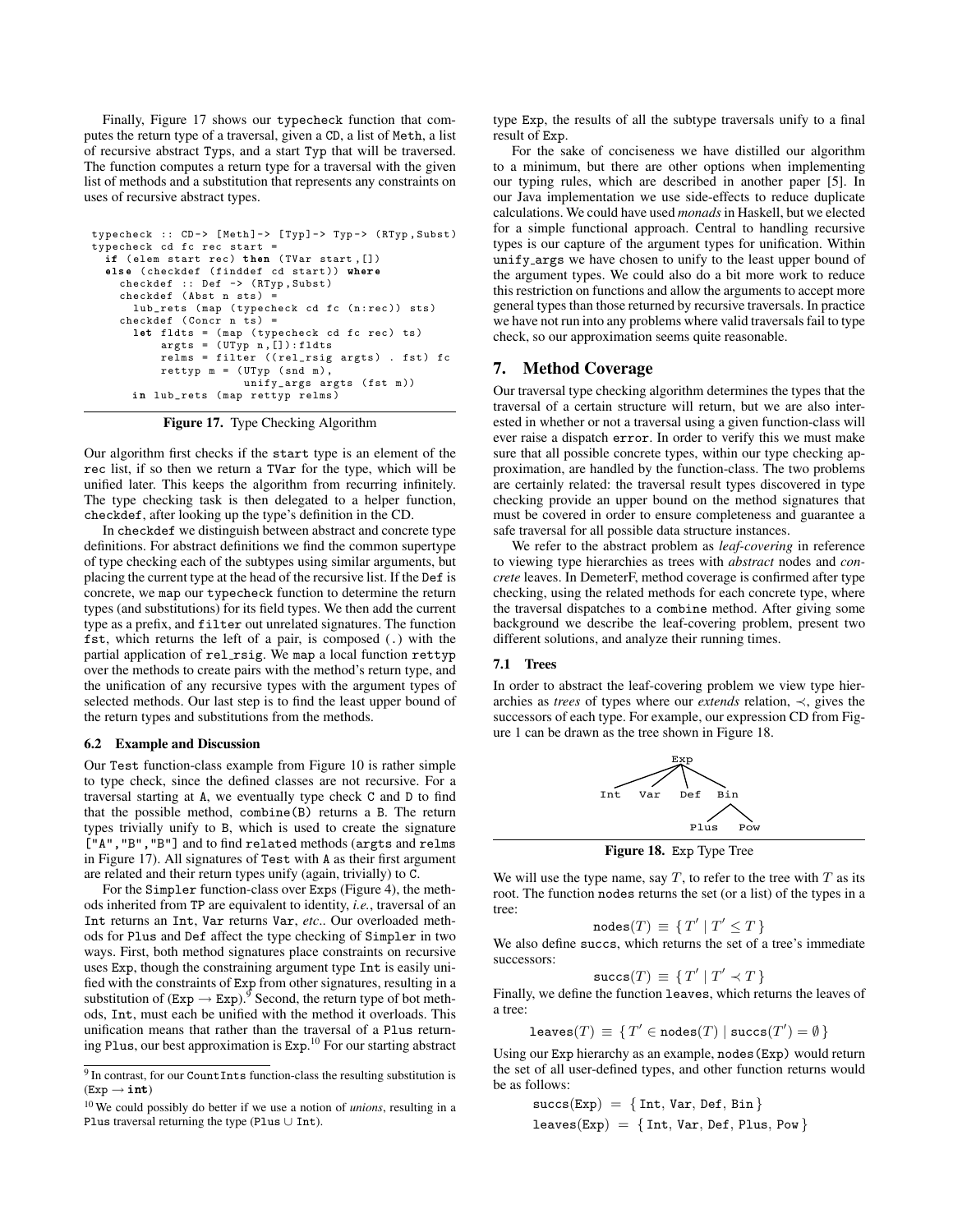## 7.2 Graph Cartesian Products

A *Graph Cartesian Product* (GCP) is a useful metaphor when reasoning about (and visualizing) relationships between method signatures. We define the GCP, G, of a sequence of trees,  $(T_1, \ldots, T_n)$ , as a pair of vertices and edges,  $G = (V, E)$ , where:

$$
V = \text{nodes}(T_1) \times \cdots \times \text{nodes}(T_n)
$$

$$
E = \{ (\vec{s}, \vec{a}) \in V \times V \mid \vec{a} \prec \vec{s} \}
$$

Our immediate successor relation,  $\prec$ , on signatures is defined as follows:

$$
(a_1, \ldots, a_n) \prec (s_1, \ldots, s_n) \equiv \exists i \, . \, a_i \prec s_i \ \land \ \forall j \in [1..n]. \, j \neq i \implies a_j = s_j
$$

Vertices of the graph are all possible signature permutations made from the types in each of the trees. Edges are formed between signatures that differ by just one element, where the different element in the target signature *extends* the corresponding element of the source signature. Reachability in the graph is defined by our  $\leq$  relation, and the leaves of the graph are signatures from the cross product of the leaves of the individual trees.

For example, part of the GCP defined by our Exp CD with root/trees of (Plus, Exp, Exp) is shown in Figure 19.



Figure 19. GCP for (Plus, Exp, Exp)

The figure contains only a sampling of the vertices and edges, since the full graph contains approximately 50 vertices, and 80 edges. We use this more visual analogy to give an alternative definition of leaf-covering in Section ??.

#### 7.3 Leaf-Covering

Given a sequence of trees,  $(T_1, \ldots, T_n)$ , we say that a set of signatures, S, covers the given trees if S contains an applicable signature for each signature in the cross-product of the leaves of the trees:

$$
\mathsf{covers}(S, T_1, \dots, T_n) \equiv \forall \vec{a} \in (\mathsf{leaves}(T_1) \times \dots \times \mathsf{leaves}(T_n)). \exists \vec{s} \in S. \vec{a} \le \vec{s}
$$

We call this decision procedure the *leaf-covering* problem, and it shows up in a number situations involving multi-methods. Alternatively, we can define the leaf-covering problem in reference to the GCP. Given a sequence of trees,  $(T_1, \ldots, T_n)$ , and the implied GCP, we say that a set of selected vertices,  $S$ , covers the given trees if each leave of the GCP has an ancestor in S.

In the case of TBGP, the roots of the trees correspond to the approximate traversal return types, and the cross-product of the leaves corresponds to all possible concrete argument sequences, *i.e.*, possible runtime types for dispatch. The set of signatures, S, represents the argument types of combine methods.

#### 7.3.1 Example

For our example CD from Figure 9, our Test function class (Figure 10) fully covers the traversal. From type checking we know that when traversing an A instance, the subtraversals return Bs, so our signature to cover is (A, B, B). Checking coverage is easy for Test, since this signature, *i.e.*, the root of the GCP, is one of the

function-class' methods. If we remove this signature from Test, then the leaf signature (A, D, D) is left uncovered. Note that if combine(A, D, D) was part of our function-class then there is no need to have combine(A, B, B), since it will never be called.

#### 7.4 Brute-Force

Our task is to implement covers. The definition of the problem admits a straightforward solution: compute all the possible leaf combinations, and check that each has an applicable signature, *i.e.*, subtype returns True. Datatypes and helper functions are shown in Figure 20. In order to model type hierarchies as trees we define

```
-- Trees of types ( hierarchies )
data Tree = T Typ [Tree]
leaves :: Tree -> [Typ]
cross :: [[Typ]] \rightarrow [[Typ]]
```
# Figure 20. Leaf-Covering Setup

a simple Tree datatype for arbitrarily branching trees of Typs. The function leaves returns all the leaves of a given Tree, and the function cross returns the cross product of a list of lists.

Figure 21 shows the straightforward encoding of our covers predicate into Haskell. We bind lfs to the cross product of the leaves of all trees, and a local function one that returns True if any of the signatures are applicable to the given leaf, 1. The body

```
covers :: [Tree] -> [Sig] -> Bool
covers ts ss = let lfs = \csc (map leaves ts)
                    one l = \text{(any (symmet 1) ss)}in all one lfs
```
Figure 21. Brute-Force Solution

of our let tests if all the leaves have one signature in the list. If so, then all leaf Sigs are covered.

#### 7.4.1 Running Time

The brute force solution is easy to understand, but is very inefficient. If we use  $t$  as a bound on the size of each tree, then our brute-force solution has running time:

$$
\mathsf{covers}(S, T_1, \ldots, T_n) \in O(|S| \cdot n \cdot t^n)
$$

This solution is *exponential* in, n, the number of trees (*i.e.*, type hierarchies), even when the number of methods,  $|S|$ , is small. We have proven that the decision problem is *coNP-complete* by reducing DNF validity to leaf-covering [2], but there is another way to think about the problem.

## 7.5 Inclusion-Exclusion and Search

If we consider the leaves that each signature covers, then the leaves covered by  $S$  is simply their union. We cannot efficiently calculate this union since it involves generating an exponential number of signatures. We can, however, calculate the *size* of the union without generating the leaf signatures. We do this by computing the number of leaves in the *intersection* of two or more signatures directly from the trees. The number of intersection leaf signatures can be used to implement covers with the help of the well-known *inclusion-exclusion* principle. Of course, knowing that a functionclass does not cover all necessary cases is not as helpful to programmers as returning an uncovered signature that they should add to their function-class. We implement this *function* version of the problem with an implementation of the decision procedure using inclusion-exclusion. The key to our algorithm is a search that is best described by analogy to the GCP.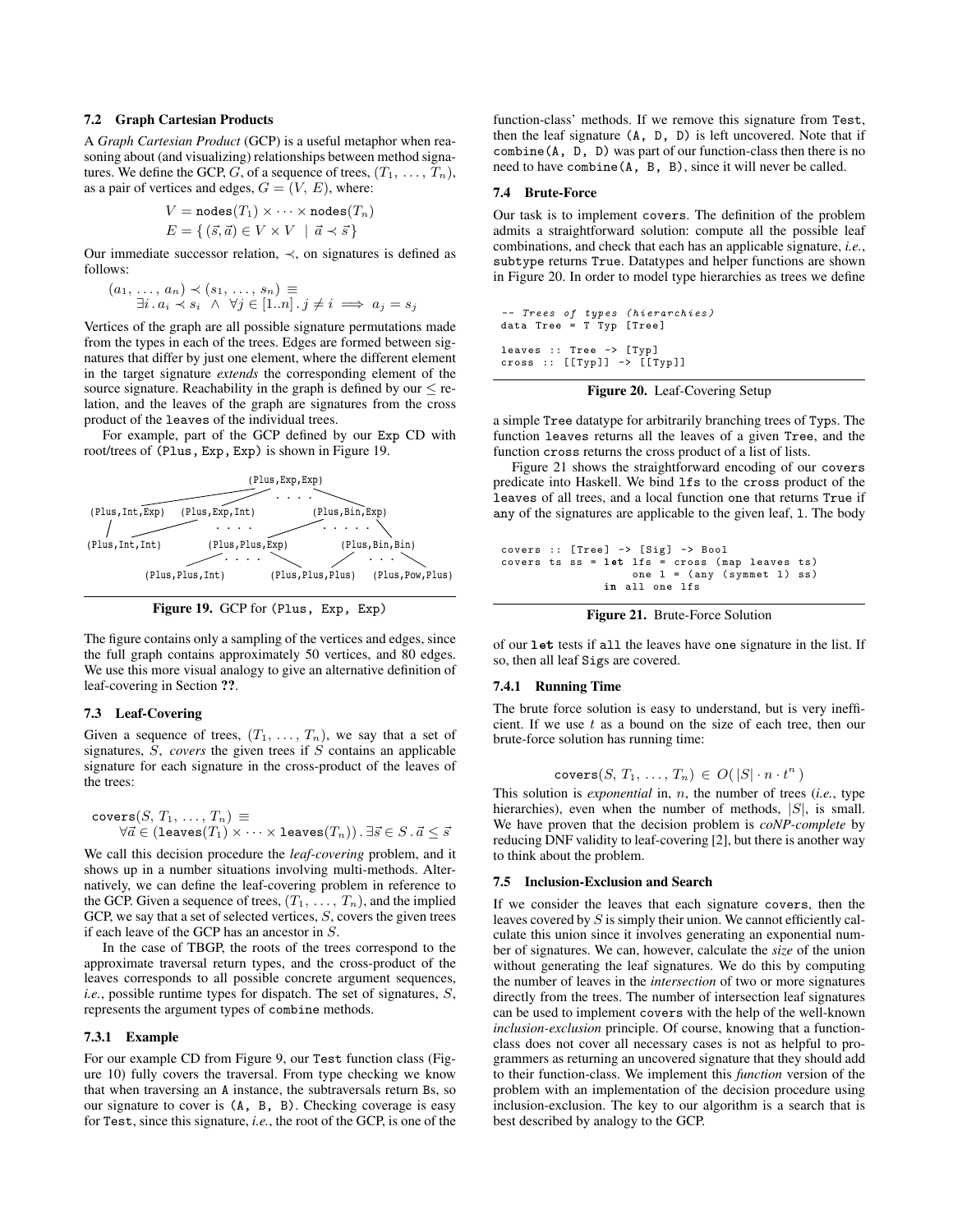```
roots :: [ Tree ] -> Sig
succs :: [Tree] -> Sig -> [Sig]
overlap :: [Tree] \rightarrow [Sig] \rightarrow Int
include\_exclu :: ([Sig] \rightarrow Int) \rightarrow [Sig] \rightarrow Int
```
Figure 22. Inclusion/Exclusion Solution Helpers

Figure 22 shows the types of our helper functions. The function roots returns the root signature of a list of trees. If we consider the GCP for a list of Trees, then succs returns the list of immediate successors of the given signature, and overlap returns the number of leaves shared by all the given signatures. The implementation of inclusion/exclusion, inclu exclu, takes a function that computes the number of overlapping leaves of the given list of signatures, and returns the size of their union.

Figure 23 shows our algorithm, uncoveredSig. The function is passed trees representing the hierarchies  $(i.e., [T_1, \ldots, T_n])$  of traversal results and a list of signatures representing a functionclass (*i.e.*, S). If the given signatures cover all leaves, then the function returns Nothing, meaning no uncovered leaves. Otherwise it returns a signature wrapped in Just, which is the ancestor (in the GCP) of a group of uncovered leaves. The implementation

```
uncoveredSig :: [Tree] -> [Sig] -> Maybe Sig
uncoveredSig ts ms = down (inex ms) (roots ts) where<br>inex :: [Sig] -> Int
    inex = inclu_exclu ( overlap ts )
    down :: Int -> Sig -> Maybe Sig
    down mCov toLeaf =
      let ss = succs ts toLeaf
      in if (null ss) then (Just toLeaf)
         else ( across mCov ss )
    across :: Int -> [Sig] -> Maybe Sig
    across mCov [] = Nothing
    across mCov (s: ss) =let cov = inex (s:ms)sCov = inex [s]
      in if (cov > mCov)then if (cov == mCov + sCov)then ( Just s)
               else ( down mCov s)
         else ( across mCov ss )
```
Figure 23. Leaf-Covering Algorithm

is split into three functions. inex is a partial application of our helper functions, inclu\_exclu and overlap, to the given trees. The mutually recursive functions down and across start at the root signature (given by roots) and search for a successor Sig that, when added to ms, covers more leaves than ms alone. The names of the functions refer to the GCP representation, *e.g.*, Figure 19. In down we prepare to move toLeaf one step down the GCP. If there are no successors then we have an uncovered leaf, otherwise we search across the successor signatures. The body of the let in across compares the number of the covered leaves of various signature lists ((s:ms) and [s]). If the coverage of s *with* ms is the same as the coverage of ms, *i.e.*, mCov, and s separately, then s is the root of a number of uncovered leaves.

The algorithm works by starting at the roots of the trees, the 'top' of the GCP. By definition the root signature together with ms must cover all leaves. If ms does not cover all the leaves by itself, then there exists a path from the root of the GCP such that every signature, s, on the path covers more leaves than ms alone. We simply follow this path until a leaf is found, or s and ms cover disjoint leaves, so s is the ancestor of only uncovered leaves.

# 7.5.1 Running Times

If we again use  $t$  as a bound on the size of our trees, then our local inclusion-exclusion procedure, inex, has the following running time:

$$
\mathtt{inex}(S) \in O(t \cdot n \cdot 2^{|S|})
$$

Where  $t \cdot n$  represents the running time of the overlap calculation. Because the height and width of the GCP are each also bounded by  $t \cdot n$  The total running time of our search uncovered Sig is:

uncoveredSig
$$
(T_1, \ldots, T_n, S) \in O(t^3 \cdot n^3 \cdot 2^{|S|})
$$

Our second algorithm still runs in exponential time, but instead of depending on the number of trees, it is exponential in the number of signatures (the length of ms). Because both of our algorithms are only exponential in *part* of their input, they can both be termed as *fixed parameter tractable*. The first becomes tractable by fixing the number of trees, and the second by fixing the number of signatures. In practice the number of methods is usually smaller than the number trees, *i.e.*, the length of the signatures.

# 8. Related Work

Our notion of generic programming is related to a number of functional programming approaches including generalized folds [24, 37], library and combinator approaches by Lämmel et al. [18, 19] and the *Scrap Your Boilerplate* series of papers [16, 17]. Our use of function-objects over a generic traversal is closest to Lämmel's updatable fold algebras [20], where a function record is used to fold over datatypes. The use of extensible and generated functionclasses allows us to emulate traditional generic programming [15, 23].

Like other generic programming implementations we can write functions over an encoding of a universal datatype that can be used to generate functions (like GenTU and GenTP), although our datatype representation is meant to better represent object-oriented class hierarchies. Updatable fold algebras provide similar extensible function records and some, but not all, of the typing flexibilities of ad hoc function-classes. There have been a few attempts to port datatype generic programming ideas to object oriented languages [28, 30], but they do not handle classes directly, requiring datatype instances to be encoded as well. The benefit of our approach is that classes do not require datatype encodings. CDs give us a concise way to express the structure of a hierarchy, over which we can write and/or generate functions. In comparison, one drawback is that safety must be checked from outside our implementation language, though it helps us simplify the system and requires a less complicated OO type system.

Our traversal flexibility comes mainly from our multiple dispatch. There has been much work on implementing multiple dispatch in various (usually OO) languages including Cecil [7], MultiJava [11], CLOS [38], and more recently JPred [25]. Making dispatch efficient has also been addressed, [1, 8] are a few approaches. Our implementation was developed independently but ended up being similar to an approach described by Chen *et al*. [10]. We make fewer assumptions about the efficiency of the individual dispatch steps, relying only on single subtype checks (*e.g.*, instanceof), but their efficiency claims still apply.

Our typing rules, type checking, and method coverage algorithms are inspired by several papers ranging from aspect-oriented programming [40] to type polymorphism [27]. Our multiple dispatch and coverage checking is related to several static multimethod type checking approaches [9, 26], and we draw on ideas from local type inference [32, 35]. Our method coverage algorithm is also likely applicable in cases of functional visitor frameworks where traversal is implemented outside the visitor's control, *e.g.*, [12, 29].